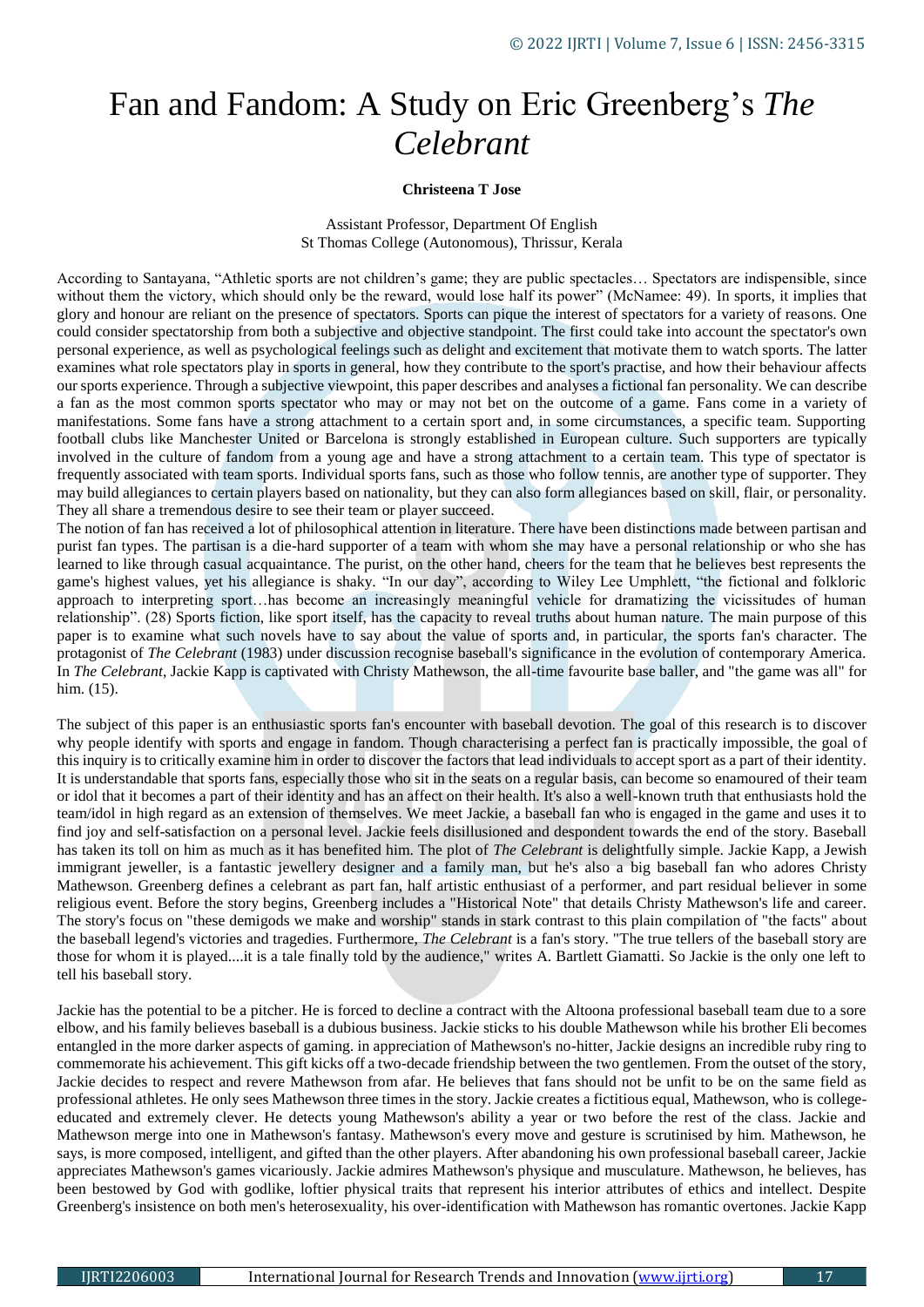understands baseball's inner workings and empathises with the hero. - "This was Mathewson's place and moment; my whole being was with him" (26). Over-identification shifts Jackie's viewpoint into Christy Mathewson's mind and body. "I waste a pitch high, ball one…I turn, I bend. I look for Warner's sign."

While he does wait outside after games in "vigil" to watch the player's ruby ring, he believes that fans should maintain a respectful distance from their heroes. Baseball and his deified Mathewson serve as assimilation aids as well as a substitute for shul and shtetl. Jackie understands that his admiration for the pitcher stems in part from his experience as a bystander and a failed athlete. "He was everything I was not…I had nothing to offer him" (29) Jackie's passionate devotion contrasts with Eli's bumptious entitlement towards Mathewson. Eli feels entitled to wander through the clubhouse and interact with the baseball players, despite the fact that he is never needed by the team. Eli makes him make rings for players who hit four home runs or drive in the game-winning run. Eli's desire to commercialise the rings in order to detract from Mathewson's remarkable achievement by associating it with more mundane adventures is revealed. Eli plans to create one-of-a-kind commemorative rings for the entire squad after the Giants win the pennant and claim to be world champions. McGrow refuses to play the Boston Americans, therefore they aren't world champs. McGrow is angry with American League President Ban Johnson and intends to slander him by refusing to play the Boston Americans. Jackie believes that if a large number of rings are produced, the meaning and exclusivity of the ring is compromised. Eli, on the other hand, sees baseball as a marketing and pioneering instrument, a combination of sports and business that Jackie considers unhealthy.

Jackie is hesitant to accept Mathewson as a mortal, partly because of his commitment to fair play. A celebrant like him puts Mathewson under even more strain. Sportswriter Hugh Fullerton tells Jackie that from the superstar's standpoint, celebrants "expect the superhuman from you, and finally they'll expect nothing less….The world makes you a god and hates you for being human....Heroes are never forgiven their success, still less their failure....[Celebrants are] the worms that eat at the bodies of the great"(196). These concepts have aided Mathewson's achievements. Mathewson is also seen complimenting Jackie for attending his games and applauding his remarkable achievements. Mathewson acknowledges it when he says:

"You've no idea what that first ring meant to me. It restored the moment, gave it an enduring character….After my last turn of the season, when I'd won and it hardly mattered that I'd won...out of nowhere came this marvellous piece of work. It made the moment real again, and I'd never wear it but that I feel it anew."(89)

This remark highlights how audience familiarity and affection can influence an athlete's success. "You have always been with me when my fate has uncoiled," Mathewson says in their last meeting. (263). Even superstar athletes, we begin to realise, require drive. According to Greenberg, the game's spirit and the novel's larger perspective are the relationship between fan and player. Jackie has always admired the game's purity and has always been a huge fan. He is not going to sully it with gaming. After their Collegiate Jewellery prospers thanks to Mathewson's sponsorships, Eli begs his customers to wager with him. Mathewson is used by their company for commercial purposes, undermining both Jackie's baseball art (the rings) and Mathewson's athletic skill. Furthermore, the religious aspect of the narrative is weakened by economic factors. Eli's wild gambling habits end up ruining the company's reputation and financial links to Major League Baseball. Greenberg expands on Eli's attitude in order to emphasise Jackie's love for baseball. Eli (gambler) takes precedence over the game, negating Jackie's (fan) appreciation and attention.

By the 1900s, baseball had become a shady sport with questionable players. People began reminiscing about baseball's once-pure state. It was no longer a gentleman's game, where only honourable men like Alexander Cartwright took part. At the time, the majority of the players were ignorant, drank frequently, and used foul language. They lacked a gentlemanly repertoire and played without sportsmanship. Jackie admires the pitcher for his honesty and integrity.

Umpires would seek his counsel if they were unsure about a call. Jackie's adoration for him rises to the point where he overlooks all of Mathewson's flaws. McGraw, Jackie believes, is responsible for Mathewson's public cursing and punching of a lemonade guy. Jackie is taken aback when he learns that Mathewson has agreed to play cards for money while they eat. It is not, he maintains, a game of chance:

"A competition for stakes is a far cry from gambling. God forbid that I should gamble; I find it atrocious, and its practitioners are the worst of men....poker is a competition for stakes, a calculation of risk." $(87)$ 

Iconolatry has blinded Jackie, and he embraces Mathewson's point of view. Because players have no idea what cards they will receive, card games are blatantly gambling. As a result, participants have a limited response to the game. The only factor that matters in card games is luck. Even when Mathewson says the stakes aren't about money, it's clear that his words are only rhetoric. The celebrant, on the other hand, protects his idol from all criticism. The game loses its charm when the stakes are raised. Gambling triumphs over skill, and the diamond becomes a haven for gamblers. The spectacle becomes an illusion when players abandon the game, and there is an antilogy between winning and losing. Mathewson had retired and taken over as manager of the Reds by this time. Eli wagers on the squad, along with Reds' player Hal Chase, putting Mathewson in risk. He admits to the crime and apologises for not intervening to prevent his teammates from tossing games. He also punishes himself by joining in the military and deliberately inhaling lethal gas. He gets a Christ complex and resolves to avenge Eli so that the field can be cleared. He devises a plan, and Jackie succumbs to his desire to rid the world of Eli. "A command that meant sacrificing his brother for the greater benefit of baseball," says Roxanne Harde of Mathewson's manipulation. (169) Eli will become bankrupt as a result of their strategy. He responds by crashing his automobile into the Polo Grounds and murdering himself. The Polo Grounds survived Eli's death, implying that no one is more powerful than baseball, and that even a compulsive gambler cannot wreck it.

By the end of the novel, Jackie has lost all faith in baseball. There is a deficiency in faith. Jackie is the only one left to tell his baseball story, as Amos Rusie, an elderly brilliant pitcher, becomes a ticket taker; a disgruntled Mathewson commits symbolic suicide and fades away from his World War I gas wounds; and a disgruntled Mathewson commits symbolic suicide and fades away